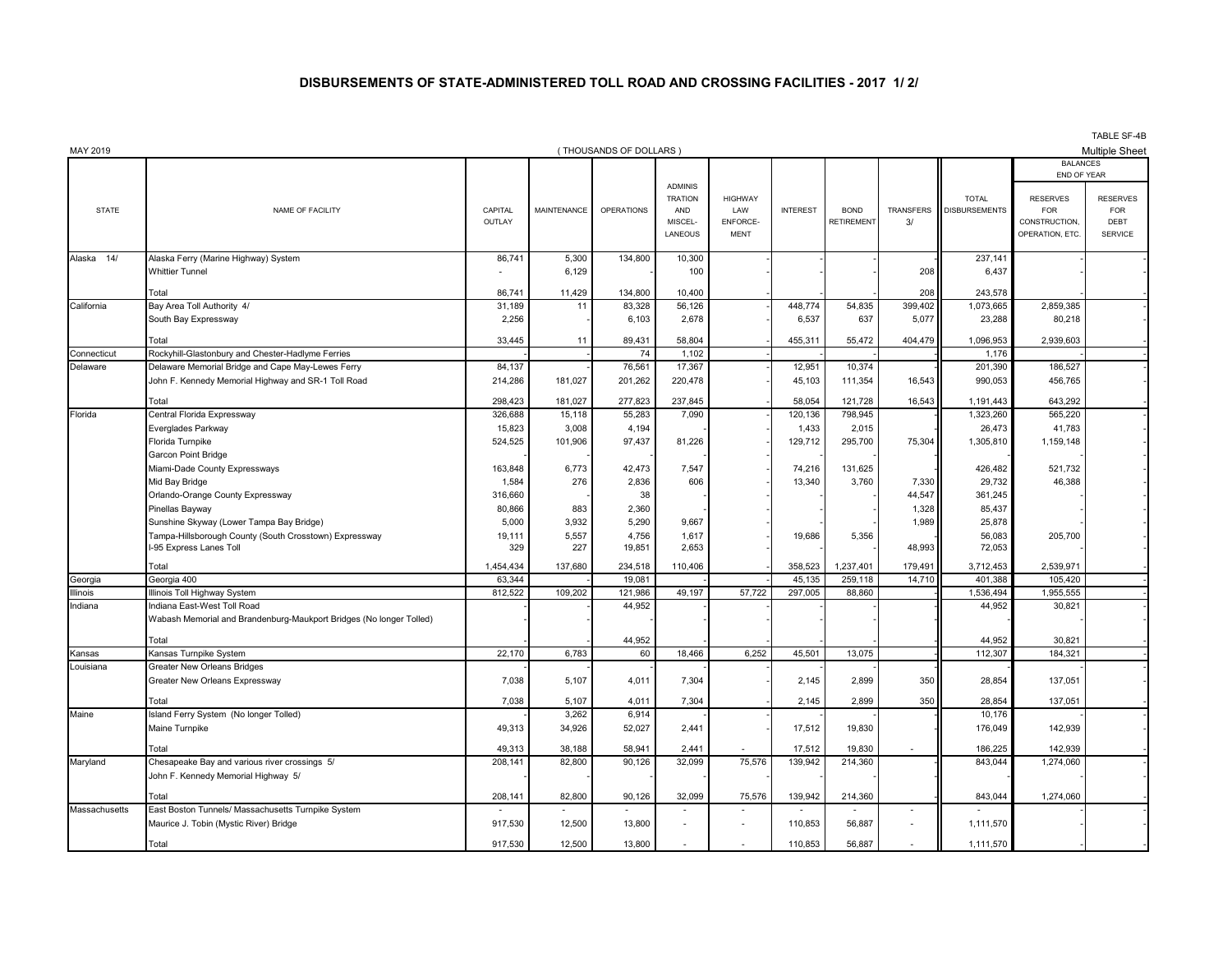## **DISBURSEMENTS OF STATE-ADMINISTERED TOLL ROAD AND CROSSING FACILITIES - 2017 1/ 2/**

| (THOUSANDS OF DOLLARS)<br><b>BALANCES</b><br>END OF YEAR<br><b>ADMINIS</b><br><b>RESERVES</b><br><b>TRATION</b><br><b>HIGHWAY</b><br><b>TOTAL</b><br><b>RESERVES</b><br><b>OPERATIONS</b><br><b>INTEREST</b><br><b>TRANSFERS</b><br><b>DISBURSEMENTS</b><br><b>STATE</b><br>NAME OF FACILITY<br>CAPITAL<br><b>MAINTENANCE</b><br>AND<br>LAW<br><b>BOND</b><br><b>FOR</b><br><b>FOR</b><br>ENFORCE-<br>CONSTRUCTION<br>DEBT<br>OUTLAY<br>MISCEL-<br>RETIREMENT<br>3/<br>LANEOUS<br>OPERATION, ETC.<br><b>SERVICE</b><br><b>MENT</b><br>5,752<br>6,296<br>29,659<br>102<br><b>Blue Water Bridge</b><br>17,611<br>4,445<br>2,392<br>4,378<br>1,339<br>500<br>93,027<br>Mackinac Straits Bridge<br>13,054<br>Sault Sainte Marie Bridge<br>141<br>2,833<br>3,314<br>1,497<br>848<br>5,800<br>2,533<br>1,339<br>95,962<br>25,370<br>11,627<br>7,644<br>48,513<br>Total<br>Valley of Fire State Park<br>181<br>1,448<br>1,629<br>Nevada<br>36,702<br>21,233<br>27,855<br>New Hampshire Turnpike System<br>4,475<br>29,742<br>12,619<br>8,748<br>141,374<br>151,530<br>New Hampshire<br>10,535<br>8,589<br>121,380<br>New Jersey<br><b>Atlantic City Expressway</b><br>5,292<br>32,303<br>2,311<br>16,720<br>8,165<br>26,447<br>110,362<br>13,317<br>33,507<br>15,855<br>646,551<br>Delaware River - northern crossings 7/<br>97,204<br>13,660<br>20,056<br>193,599<br>New Jersey Turnpike System<br>592,719<br>261,301<br>128,551<br>80,705<br>82,493<br>632,315<br>2,723,355<br>232,500<br>4,733,939<br>2,466,067<br>695,215<br>285,153<br>194,361<br>96,676<br>91,082<br>669,091<br>2,747,375<br>258,947<br>5,037,900<br>3,233,998<br>Total<br>3,649<br><b>New York</b><br>Cornwall-Massena Bridge<br>3,101<br>581<br>527<br>614<br>494<br>5,317<br>848<br>632<br>38,808<br>7,016<br>3,103<br>8,001<br>58,408<br>87,781<br>Hudson River crossings 8/<br>856,427<br>127,777<br>308,613<br>1,693,875<br>Manhattan and Staten Island area crossings 9/<br>401,058<br>498<br>Ogdensburg-Prescott Bridge<br>564<br>109<br>1,390<br>715<br>152<br>4,309<br>342<br>881<br>39,699<br>4,393<br>3,819<br>2,923<br>1,717<br>2,220<br>200<br>54,971<br>158,601<br>Peace Bridge<br>889<br>81,330<br>Rainbow, Lewiston-Queenston & Whirlpool Rapids Bridges<br>5,289<br>5,515<br>539<br>10,663<br>2,213<br>6.100<br>31,208<br>3,556<br>63,583<br>281,507<br>70,990<br>1,436,893<br>1,115,990<br>Thomas E. Dewey Thruway<br>689,193<br>111,015<br>217,049<br><b>Thousand Island Bridges</b><br>Total<br>1,595,121<br>122.245<br>449,697<br>366.540<br>64.472<br>289,915<br>88,026<br>308,965<br>3,284,981<br>1,447,693<br>Cherry Branch<br>245<br>35,151<br>1,239<br>11,209<br>47,844<br>North Carolina 10<br>Hatteras<br>88<br>2,287<br>22<br>Oracoke<br>2,404<br>7<br>36<br>2,382<br>11<br>2,429<br>Oracoke Cedar Island<br>59<br>679<br>13<br>Oracoke Swan Quarter<br>751<br>40<br>South Port<br>2,331<br>13<br>2,384<br>468<br>42,830<br>Total<br>1,298<br>55,812<br>$\overline{7}$<br>11,209<br>Ohio Turnpike<br>96,517<br>43,872<br>45,306<br>12,596<br>13,718<br>63,290<br>169,728<br>120,249<br>565,276<br>439,493<br>Ohio<br>Oklahoma Turnpike System (Will Rogers Turnpike)<br>198.114<br>21,623<br>33,361<br>16.231<br>18,616<br>52,130<br>152,470<br>419,036<br>1,064,361<br>Oklahoma<br>911,581<br>Delaware River - Philadelphia area crossings 11/<br>137,412<br>97,859<br>60,142<br>73,523<br>56,577<br>425,513<br>837,950<br>Pennsylvania<br>Pennsylvania Turnpike System<br>599,083<br>486,656<br>506,766<br>2,197,739<br>450,000<br>4,240,244<br>2,132,591<br>450,000<br>Total<br>736,495<br>584,515<br>60,142<br>580,289<br>2,254,316<br>4,665,757<br>2,970,541<br>Jamestown-Newport Bridges 12/<br>24.603<br>470<br>7.974<br>869<br>8.849<br>47.575<br>114.624<br>Rhode Island<br>4.810<br>7,525<br>South Carolina<br>Cross Island Parkway<br>3,469<br>145<br>11,139<br>Southern Connector<br>550<br>183<br>2,751<br>658<br>10,327<br>12,605<br>6.185<br>12,605<br>Total<br>550<br>183<br>6,220<br>803<br>6,185<br>7,525<br>21,466<br>Cumberland City Ferry<br>592<br>592<br>Tennessee<br>664<br>664<br>Houston-Benton Ferry<br>1,256<br>1,256<br>Total<br>868,107<br>10,386<br>5,347<br>883,840<br>Camino Colombia Toll Road<br>Texas<br>Central Texas Turnpike System<br>380<br>14,543<br>5,193<br>24,533<br>107,076<br>7,885<br>159,610<br>586.478<br>23,308<br>24,342<br>Dallas North Tollway<br>389,396<br>177,903<br>406,368<br>125,311<br>1,146,628<br>1,374,742<br>U. S. 183A Toll Road<br>208,962<br>11,141<br>10,178<br>48,988<br>6,425<br>285,694<br>496,633 | MAY 2019 |  |  |  |  |  | TABLE SF-4B<br><b>Multiple Sheet</b> |
|-------------------------------------------------------------------------------------------------------------------------------------------------------------------------------------------------------------------------------------------------------------------------------------------------------------------------------------------------------------------------------------------------------------------------------------------------------------------------------------------------------------------------------------------------------------------------------------------------------------------------------------------------------------------------------------------------------------------------------------------------------------------------------------------------------------------------------------------------------------------------------------------------------------------------------------------------------------------------------------------------------------------------------------------------------------------------------------------------------------------------------------------------------------------------------------------------------------------------------------------------------------------------------------------------------------------------------------------------------------------------------------------------------------------------------------------------------------------------------------------------------------------------------------------------------------------------------------------------------------------------------------------------------------------------------------------------------------------------------------------------------------------------------------------------------------------------------------------------------------------------------------------------------------------------------------------------------------------------------------------------------------------------------------------------------------------------------------------------------------------------------------------------------------------------------------------------------------------------------------------------------------------------------------------------------------------------------------------------------------------------------------------------------------------------------------------------------------------------------------------------------------------------------------------------------------------------------------------------------------------------------------------------------------------------------------------------------------------------------------------------------------------------------------------------------------------------------------------------------------------------------------------------------------------------------------------------------------------------------------------------------------------------------------------------------------------------------------------------------------------------------------------------------------------------------------------------------------------------------------------------------------------------------------------------------------------------------------------------------------------------------------------------------------------------------------------------------------------------------------------------------------------------------------------------------------------------------------------------------------------------------------------------------------------------------------------------------------------------------------------------------------------------------------------------------------------------------------------------------------------------------------------------------------------------------------------------------------------------------------------------------------------------------------------------------------------------------------------------------------------------------------------------------------------------------------------------------------------------------------------------------------------------------------------------------------------------------------------------------------------------------------------------------------------------------------------------------------------------------------------------------------------------------------------------------------------------|----------|--|--|--|--|--|--------------------------------------|
|                                                                                                                                                                                                                                                                                                                                                                                                                                                                                                                                                                                                                                                                                                                                                                                                                                                                                                                                                                                                                                                                                                                                                                                                                                                                                                                                                                                                                                                                                                                                                                                                                                                                                                                                                                                                                                                                                                                                                                                                                                                                                                                                                                                                                                                                                                                                                                                                                                                                                                                                                                                                                                                                                                                                                                                                                                                                                                                                                                                                                                                                                                                                                                                                                                                                                                                                                                                                                                                                                                                                                                                                                                                                                                                                                                                                                                                                                                                                                                                                                                                                                                                                                                                                                                                                                                                                                                                                                                                                                                                                                                         |          |  |  |  |  |  |                                      |
|                                                                                                                                                                                                                                                                                                                                                                                                                                                                                                                                                                                                                                                                                                                                                                                                                                                                                                                                                                                                                                                                                                                                                                                                                                                                                                                                                                                                                                                                                                                                                                                                                                                                                                                                                                                                                                                                                                                                                                                                                                                                                                                                                                                                                                                                                                                                                                                                                                                                                                                                                                                                                                                                                                                                                                                                                                                                                                                                                                                                                                                                                                                                                                                                                                                                                                                                                                                                                                                                                                                                                                                                                                                                                                                                                                                                                                                                                                                                                                                                                                                                                                                                                                                                                                                                                                                                                                                                                                                                                                                                                                         |          |  |  |  |  |  |                                      |
|                                                                                                                                                                                                                                                                                                                                                                                                                                                                                                                                                                                                                                                                                                                                                                                                                                                                                                                                                                                                                                                                                                                                                                                                                                                                                                                                                                                                                                                                                                                                                                                                                                                                                                                                                                                                                                                                                                                                                                                                                                                                                                                                                                                                                                                                                                                                                                                                                                                                                                                                                                                                                                                                                                                                                                                                                                                                                                                                                                                                                                                                                                                                                                                                                                                                                                                                                                                                                                                                                                                                                                                                                                                                                                                                                                                                                                                                                                                                                                                                                                                                                                                                                                                                                                                                                                                                                                                                                                                                                                                                                                         |          |  |  |  |  |  |                                      |
|                                                                                                                                                                                                                                                                                                                                                                                                                                                                                                                                                                                                                                                                                                                                                                                                                                                                                                                                                                                                                                                                                                                                                                                                                                                                                                                                                                                                                                                                                                                                                                                                                                                                                                                                                                                                                                                                                                                                                                                                                                                                                                                                                                                                                                                                                                                                                                                                                                                                                                                                                                                                                                                                                                                                                                                                                                                                                                                                                                                                                                                                                                                                                                                                                                                                                                                                                                                                                                                                                                                                                                                                                                                                                                                                                                                                                                                                                                                                                                                                                                                                                                                                                                                                                                                                                                                                                                                                                                                                                                                                                                         | Michigan |  |  |  |  |  |                                      |
|                                                                                                                                                                                                                                                                                                                                                                                                                                                                                                                                                                                                                                                                                                                                                                                                                                                                                                                                                                                                                                                                                                                                                                                                                                                                                                                                                                                                                                                                                                                                                                                                                                                                                                                                                                                                                                                                                                                                                                                                                                                                                                                                                                                                                                                                                                                                                                                                                                                                                                                                                                                                                                                                                                                                                                                                                                                                                                                                                                                                                                                                                                                                                                                                                                                                                                                                                                                                                                                                                                                                                                                                                                                                                                                                                                                                                                                                                                                                                                                                                                                                                                                                                                                                                                                                                                                                                                                                                                                                                                                                                                         |          |  |  |  |  |  |                                      |
|                                                                                                                                                                                                                                                                                                                                                                                                                                                                                                                                                                                                                                                                                                                                                                                                                                                                                                                                                                                                                                                                                                                                                                                                                                                                                                                                                                                                                                                                                                                                                                                                                                                                                                                                                                                                                                                                                                                                                                                                                                                                                                                                                                                                                                                                                                                                                                                                                                                                                                                                                                                                                                                                                                                                                                                                                                                                                                                                                                                                                                                                                                                                                                                                                                                                                                                                                                                                                                                                                                                                                                                                                                                                                                                                                                                                                                                                                                                                                                                                                                                                                                                                                                                                                                                                                                                                                                                                                                                                                                                                                                         |          |  |  |  |  |  |                                      |
|                                                                                                                                                                                                                                                                                                                                                                                                                                                                                                                                                                                                                                                                                                                                                                                                                                                                                                                                                                                                                                                                                                                                                                                                                                                                                                                                                                                                                                                                                                                                                                                                                                                                                                                                                                                                                                                                                                                                                                                                                                                                                                                                                                                                                                                                                                                                                                                                                                                                                                                                                                                                                                                                                                                                                                                                                                                                                                                                                                                                                                                                                                                                                                                                                                                                                                                                                                                                                                                                                                                                                                                                                                                                                                                                                                                                                                                                                                                                                                                                                                                                                                                                                                                                                                                                                                                                                                                                                                                                                                                                                                         |          |  |  |  |  |  |                                      |
|                                                                                                                                                                                                                                                                                                                                                                                                                                                                                                                                                                                                                                                                                                                                                                                                                                                                                                                                                                                                                                                                                                                                                                                                                                                                                                                                                                                                                                                                                                                                                                                                                                                                                                                                                                                                                                                                                                                                                                                                                                                                                                                                                                                                                                                                                                                                                                                                                                                                                                                                                                                                                                                                                                                                                                                                                                                                                                                                                                                                                                                                                                                                                                                                                                                                                                                                                                                                                                                                                                                                                                                                                                                                                                                                                                                                                                                                                                                                                                                                                                                                                                                                                                                                                                                                                                                                                                                                                                                                                                                                                                         |          |  |  |  |  |  |                                      |
|                                                                                                                                                                                                                                                                                                                                                                                                                                                                                                                                                                                                                                                                                                                                                                                                                                                                                                                                                                                                                                                                                                                                                                                                                                                                                                                                                                                                                                                                                                                                                                                                                                                                                                                                                                                                                                                                                                                                                                                                                                                                                                                                                                                                                                                                                                                                                                                                                                                                                                                                                                                                                                                                                                                                                                                                                                                                                                                                                                                                                                                                                                                                                                                                                                                                                                                                                                                                                                                                                                                                                                                                                                                                                                                                                                                                                                                                                                                                                                                                                                                                                                                                                                                                                                                                                                                                                                                                                                                                                                                                                                         |          |  |  |  |  |  |                                      |
|                                                                                                                                                                                                                                                                                                                                                                                                                                                                                                                                                                                                                                                                                                                                                                                                                                                                                                                                                                                                                                                                                                                                                                                                                                                                                                                                                                                                                                                                                                                                                                                                                                                                                                                                                                                                                                                                                                                                                                                                                                                                                                                                                                                                                                                                                                                                                                                                                                                                                                                                                                                                                                                                                                                                                                                                                                                                                                                                                                                                                                                                                                                                                                                                                                                                                                                                                                                                                                                                                                                                                                                                                                                                                                                                                                                                                                                                                                                                                                                                                                                                                                                                                                                                                                                                                                                                                                                                                                                                                                                                                                         |          |  |  |  |  |  |                                      |
|                                                                                                                                                                                                                                                                                                                                                                                                                                                                                                                                                                                                                                                                                                                                                                                                                                                                                                                                                                                                                                                                                                                                                                                                                                                                                                                                                                                                                                                                                                                                                                                                                                                                                                                                                                                                                                                                                                                                                                                                                                                                                                                                                                                                                                                                                                                                                                                                                                                                                                                                                                                                                                                                                                                                                                                                                                                                                                                                                                                                                                                                                                                                                                                                                                                                                                                                                                                                                                                                                                                                                                                                                                                                                                                                                                                                                                                                                                                                                                                                                                                                                                                                                                                                                                                                                                                                                                                                                                                                                                                                                                         |          |  |  |  |  |  |                                      |
|                                                                                                                                                                                                                                                                                                                                                                                                                                                                                                                                                                                                                                                                                                                                                                                                                                                                                                                                                                                                                                                                                                                                                                                                                                                                                                                                                                                                                                                                                                                                                                                                                                                                                                                                                                                                                                                                                                                                                                                                                                                                                                                                                                                                                                                                                                                                                                                                                                                                                                                                                                                                                                                                                                                                                                                                                                                                                                                                                                                                                                                                                                                                                                                                                                                                                                                                                                                                                                                                                                                                                                                                                                                                                                                                                                                                                                                                                                                                                                                                                                                                                                                                                                                                                                                                                                                                                                                                                                                                                                                                                                         |          |  |  |  |  |  |                                      |
|                                                                                                                                                                                                                                                                                                                                                                                                                                                                                                                                                                                                                                                                                                                                                                                                                                                                                                                                                                                                                                                                                                                                                                                                                                                                                                                                                                                                                                                                                                                                                                                                                                                                                                                                                                                                                                                                                                                                                                                                                                                                                                                                                                                                                                                                                                                                                                                                                                                                                                                                                                                                                                                                                                                                                                                                                                                                                                                                                                                                                                                                                                                                                                                                                                                                                                                                                                                                                                                                                                                                                                                                                                                                                                                                                                                                                                                                                                                                                                                                                                                                                                                                                                                                                                                                                                                                                                                                                                                                                                                                                                         |          |  |  |  |  |  |                                      |
|                                                                                                                                                                                                                                                                                                                                                                                                                                                                                                                                                                                                                                                                                                                                                                                                                                                                                                                                                                                                                                                                                                                                                                                                                                                                                                                                                                                                                                                                                                                                                                                                                                                                                                                                                                                                                                                                                                                                                                                                                                                                                                                                                                                                                                                                                                                                                                                                                                                                                                                                                                                                                                                                                                                                                                                                                                                                                                                                                                                                                                                                                                                                                                                                                                                                                                                                                                                                                                                                                                                                                                                                                                                                                                                                                                                                                                                                                                                                                                                                                                                                                                                                                                                                                                                                                                                                                                                                                                                                                                                                                                         |          |  |  |  |  |  |                                      |
|                                                                                                                                                                                                                                                                                                                                                                                                                                                                                                                                                                                                                                                                                                                                                                                                                                                                                                                                                                                                                                                                                                                                                                                                                                                                                                                                                                                                                                                                                                                                                                                                                                                                                                                                                                                                                                                                                                                                                                                                                                                                                                                                                                                                                                                                                                                                                                                                                                                                                                                                                                                                                                                                                                                                                                                                                                                                                                                                                                                                                                                                                                                                                                                                                                                                                                                                                                                                                                                                                                                                                                                                                                                                                                                                                                                                                                                                                                                                                                                                                                                                                                                                                                                                                                                                                                                                                                                                                                                                                                                                                                         |          |  |  |  |  |  |                                      |
|                                                                                                                                                                                                                                                                                                                                                                                                                                                                                                                                                                                                                                                                                                                                                                                                                                                                                                                                                                                                                                                                                                                                                                                                                                                                                                                                                                                                                                                                                                                                                                                                                                                                                                                                                                                                                                                                                                                                                                                                                                                                                                                                                                                                                                                                                                                                                                                                                                                                                                                                                                                                                                                                                                                                                                                                                                                                                                                                                                                                                                                                                                                                                                                                                                                                                                                                                                                                                                                                                                                                                                                                                                                                                                                                                                                                                                                                                                                                                                                                                                                                                                                                                                                                                                                                                                                                                                                                                                                                                                                                                                         |          |  |  |  |  |  |                                      |
|                                                                                                                                                                                                                                                                                                                                                                                                                                                                                                                                                                                                                                                                                                                                                                                                                                                                                                                                                                                                                                                                                                                                                                                                                                                                                                                                                                                                                                                                                                                                                                                                                                                                                                                                                                                                                                                                                                                                                                                                                                                                                                                                                                                                                                                                                                                                                                                                                                                                                                                                                                                                                                                                                                                                                                                                                                                                                                                                                                                                                                                                                                                                                                                                                                                                                                                                                                                                                                                                                                                                                                                                                                                                                                                                                                                                                                                                                                                                                                                                                                                                                                                                                                                                                                                                                                                                                                                                                                                                                                                                                                         |          |  |  |  |  |  |                                      |
|                                                                                                                                                                                                                                                                                                                                                                                                                                                                                                                                                                                                                                                                                                                                                                                                                                                                                                                                                                                                                                                                                                                                                                                                                                                                                                                                                                                                                                                                                                                                                                                                                                                                                                                                                                                                                                                                                                                                                                                                                                                                                                                                                                                                                                                                                                                                                                                                                                                                                                                                                                                                                                                                                                                                                                                                                                                                                                                                                                                                                                                                                                                                                                                                                                                                                                                                                                                                                                                                                                                                                                                                                                                                                                                                                                                                                                                                                                                                                                                                                                                                                                                                                                                                                                                                                                                                                                                                                                                                                                                                                                         |          |  |  |  |  |  |                                      |
|                                                                                                                                                                                                                                                                                                                                                                                                                                                                                                                                                                                                                                                                                                                                                                                                                                                                                                                                                                                                                                                                                                                                                                                                                                                                                                                                                                                                                                                                                                                                                                                                                                                                                                                                                                                                                                                                                                                                                                                                                                                                                                                                                                                                                                                                                                                                                                                                                                                                                                                                                                                                                                                                                                                                                                                                                                                                                                                                                                                                                                                                                                                                                                                                                                                                                                                                                                                                                                                                                                                                                                                                                                                                                                                                                                                                                                                                                                                                                                                                                                                                                                                                                                                                                                                                                                                                                                                                                                                                                                                                                                         |          |  |  |  |  |  |                                      |
|                                                                                                                                                                                                                                                                                                                                                                                                                                                                                                                                                                                                                                                                                                                                                                                                                                                                                                                                                                                                                                                                                                                                                                                                                                                                                                                                                                                                                                                                                                                                                                                                                                                                                                                                                                                                                                                                                                                                                                                                                                                                                                                                                                                                                                                                                                                                                                                                                                                                                                                                                                                                                                                                                                                                                                                                                                                                                                                                                                                                                                                                                                                                                                                                                                                                                                                                                                                                                                                                                                                                                                                                                                                                                                                                                                                                                                                                                                                                                                                                                                                                                                                                                                                                                                                                                                                                                                                                                                                                                                                                                                         |          |  |  |  |  |  |                                      |
|                                                                                                                                                                                                                                                                                                                                                                                                                                                                                                                                                                                                                                                                                                                                                                                                                                                                                                                                                                                                                                                                                                                                                                                                                                                                                                                                                                                                                                                                                                                                                                                                                                                                                                                                                                                                                                                                                                                                                                                                                                                                                                                                                                                                                                                                                                                                                                                                                                                                                                                                                                                                                                                                                                                                                                                                                                                                                                                                                                                                                                                                                                                                                                                                                                                                                                                                                                                                                                                                                                                                                                                                                                                                                                                                                                                                                                                                                                                                                                                                                                                                                                                                                                                                                                                                                                                                                                                                                                                                                                                                                                         |          |  |  |  |  |  |                                      |
|                                                                                                                                                                                                                                                                                                                                                                                                                                                                                                                                                                                                                                                                                                                                                                                                                                                                                                                                                                                                                                                                                                                                                                                                                                                                                                                                                                                                                                                                                                                                                                                                                                                                                                                                                                                                                                                                                                                                                                                                                                                                                                                                                                                                                                                                                                                                                                                                                                                                                                                                                                                                                                                                                                                                                                                                                                                                                                                                                                                                                                                                                                                                                                                                                                                                                                                                                                                                                                                                                                                                                                                                                                                                                                                                                                                                                                                                                                                                                                                                                                                                                                                                                                                                                                                                                                                                                                                                                                                                                                                                                                         |          |  |  |  |  |  |                                      |
|                                                                                                                                                                                                                                                                                                                                                                                                                                                                                                                                                                                                                                                                                                                                                                                                                                                                                                                                                                                                                                                                                                                                                                                                                                                                                                                                                                                                                                                                                                                                                                                                                                                                                                                                                                                                                                                                                                                                                                                                                                                                                                                                                                                                                                                                                                                                                                                                                                                                                                                                                                                                                                                                                                                                                                                                                                                                                                                                                                                                                                                                                                                                                                                                                                                                                                                                                                                                                                                                                                                                                                                                                                                                                                                                                                                                                                                                                                                                                                                                                                                                                                                                                                                                                                                                                                                                                                                                                                                                                                                                                                         |          |  |  |  |  |  |                                      |
|                                                                                                                                                                                                                                                                                                                                                                                                                                                                                                                                                                                                                                                                                                                                                                                                                                                                                                                                                                                                                                                                                                                                                                                                                                                                                                                                                                                                                                                                                                                                                                                                                                                                                                                                                                                                                                                                                                                                                                                                                                                                                                                                                                                                                                                                                                                                                                                                                                                                                                                                                                                                                                                                                                                                                                                                                                                                                                                                                                                                                                                                                                                                                                                                                                                                                                                                                                                                                                                                                                                                                                                                                                                                                                                                                                                                                                                                                                                                                                                                                                                                                                                                                                                                                                                                                                                                                                                                                                                                                                                                                                         |          |  |  |  |  |  |                                      |
|                                                                                                                                                                                                                                                                                                                                                                                                                                                                                                                                                                                                                                                                                                                                                                                                                                                                                                                                                                                                                                                                                                                                                                                                                                                                                                                                                                                                                                                                                                                                                                                                                                                                                                                                                                                                                                                                                                                                                                                                                                                                                                                                                                                                                                                                                                                                                                                                                                                                                                                                                                                                                                                                                                                                                                                                                                                                                                                                                                                                                                                                                                                                                                                                                                                                                                                                                                                                                                                                                                                                                                                                                                                                                                                                                                                                                                                                                                                                                                                                                                                                                                                                                                                                                                                                                                                                                                                                                                                                                                                                                                         |          |  |  |  |  |  |                                      |
|                                                                                                                                                                                                                                                                                                                                                                                                                                                                                                                                                                                                                                                                                                                                                                                                                                                                                                                                                                                                                                                                                                                                                                                                                                                                                                                                                                                                                                                                                                                                                                                                                                                                                                                                                                                                                                                                                                                                                                                                                                                                                                                                                                                                                                                                                                                                                                                                                                                                                                                                                                                                                                                                                                                                                                                                                                                                                                                                                                                                                                                                                                                                                                                                                                                                                                                                                                                                                                                                                                                                                                                                                                                                                                                                                                                                                                                                                                                                                                                                                                                                                                                                                                                                                                                                                                                                                                                                                                                                                                                                                                         |          |  |  |  |  |  |                                      |
|                                                                                                                                                                                                                                                                                                                                                                                                                                                                                                                                                                                                                                                                                                                                                                                                                                                                                                                                                                                                                                                                                                                                                                                                                                                                                                                                                                                                                                                                                                                                                                                                                                                                                                                                                                                                                                                                                                                                                                                                                                                                                                                                                                                                                                                                                                                                                                                                                                                                                                                                                                                                                                                                                                                                                                                                                                                                                                                                                                                                                                                                                                                                                                                                                                                                                                                                                                                                                                                                                                                                                                                                                                                                                                                                                                                                                                                                                                                                                                                                                                                                                                                                                                                                                                                                                                                                                                                                                                                                                                                                                                         |          |  |  |  |  |  |                                      |
|                                                                                                                                                                                                                                                                                                                                                                                                                                                                                                                                                                                                                                                                                                                                                                                                                                                                                                                                                                                                                                                                                                                                                                                                                                                                                                                                                                                                                                                                                                                                                                                                                                                                                                                                                                                                                                                                                                                                                                                                                                                                                                                                                                                                                                                                                                                                                                                                                                                                                                                                                                                                                                                                                                                                                                                                                                                                                                                                                                                                                                                                                                                                                                                                                                                                                                                                                                                                                                                                                                                                                                                                                                                                                                                                                                                                                                                                                                                                                                                                                                                                                                                                                                                                                                                                                                                                                                                                                                                                                                                                                                         |          |  |  |  |  |  |                                      |
|                                                                                                                                                                                                                                                                                                                                                                                                                                                                                                                                                                                                                                                                                                                                                                                                                                                                                                                                                                                                                                                                                                                                                                                                                                                                                                                                                                                                                                                                                                                                                                                                                                                                                                                                                                                                                                                                                                                                                                                                                                                                                                                                                                                                                                                                                                                                                                                                                                                                                                                                                                                                                                                                                                                                                                                                                                                                                                                                                                                                                                                                                                                                                                                                                                                                                                                                                                                                                                                                                                                                                                                                                                                                                                                                                                                                                                                                                                                                                                                                                                                                                                                                                                                                                                                                                                                                                                                                                                                                                                                                                                         |          |  |  |  |  |  |                                      |
|                                                                                                                                                                                                                                                                                                                                                                                                                                                                                                                                                                                                                                                                                                                                                                                                                                                                                                                                                                                                                                                                                                                                                                                                                                                                                                                                                                                                                                                                                                                                                                                                                                                                                                                                                                                                                                                                                                                                                                                                                                                                                                                                                                                                                                                                                                                                                                                                                                                                                                                                                                                                                                                                                                                                                                                                                                                                                                                                                                                                                                                                                                                                                                                                                                                                                                                                                                                                                                                                                                                                                                                                                                                                                                                                                                                                                                                                                                                                                                                                                                                                                                                                                                                                                                                                                                                                                                                                                                                                                                                                                                         |          |  |  |  |  |  |                                      |
|                                                                                                                                                                                                                                                                                                                                                                                                                                                                                                                                                                                                                                                                                                                                                                                                                                                                                                                                                                                                                                                                                                                                                                                                                                                                                                                                                                                                                                                                                                                                                                                                                                                                                                                                                                                                                                                                                                                                                                                                                                                                                                                                                                                                                                                                                                                                                                                                                                                                                                                                                                                                                                                                                                                                                                                                                                                                                                                                                                                                                                                                                                                                                                                                                                                                                                                                                                                                                                                                                                                                                                                                                                                                                                                                                                                                                                                                                                                                                                                                                                                                                                                                                                                                                                                                                                                                                                                                                                                                                                                                                                         |          |  |  |  |  |  |                                      |
|                                                                                                                                                                                                                                                                                                                                                                                                                                                                                                                                                                                                                                                                                                                                                                                                                                                                                                                                                                                                                                                                                                                                                                                                                                                                                                                                                                                                                                                                                                                                                                                                                                                                                                                                                                                                                                                                                                                                                                                                                                                                                                                                                                                                                                                                                                                                                                                                                                                                                                                                                                                                                                                                                                                                                                                                                                                                                                                                                                                                                                                                                                                                                                                                                                                                                                                                                                                                                                                                                                                                                                                                                                                                                                                                                                                                                                                                                                                                                                                                                                                                                                                                                                                                                                                                                                                                                                                                                                                                                                                                                                         |          |  |  |  |  |  |                                      |
|                                                                                                                                                                                                                                                                                                                                                                                                                                                                                                                                                                                                                                                                                                                                                                                                                                                                                                                                                                                                                                                                                                                                                                                                                                                                                                                                                                                                                                                                                                                                                                                                                                                                                                                                                                                                                                                                                                                                                                                                                                                                                                                                                                                                                                                                                                                                                                                                                                                                                                                                                                                                                                                                                                                                                                                                                                                                                                                                                                                                                                                                                                                                                                                                                                                                                                                                                                                                                                                                                                                                                                                                                                                                                                                                                                                                                                                                                                                                                                                                                                                                                                                                                                                                                                                                                                                                                                                                                                                                                                                                                                         |          |  |  |  |  |  |                                      |
|                                                                                                                                                                                                                                                                                                                                                                                                                                                                                                                                                                                                                                                                                                                                                                                                                                                                                                                                                                                                                                                                                                                                                                                                                                                                                                                                                                                                                                                                                                                                                                                                                                                                                                                                                                                                                                                                                                                                                                                                                                                                                                                                                                                                                                                                                                                                                                                                                                                                                                                                                                                                                                                                                                                                                                                                                                                                                                                                                                                                                                                                                                                                                                                                                                                                                                                                                                                                                                                                                                                                                                                                                                                                                                                                                                                                                                                                                                                                                                                                                                                                                                                                                                                                                                                                                                                                                                                                                                                                                                                                                                         |          |  |  |  |  |  |                                      |
|                                                                                                                                                                                                                                                                                                                                                                                                                                                                                                                                                                                                                                                                                                                                                                                                                                                                                                                                                                                                                                                                                                                                                                                                                                                                                                                                                                                                                                                                                                                                                                                                                                                                                                                                                                                                                                                                                                                                                                                                                                                                                                                                                                                                                                                                                                                                                                                                                                                                                                                                                                                                                                                                                                                                                                                                                                                                                                                                                                                                                                                                                                                                                                                                                                                                                                                                                                                                                                                                                                                                                                                                                                                                                                                                                                                                                                                                                                                                                                                                                                                                                                                                                                                                                                                                                                                                                                                                                                                                                                                                                                         |          |  |  |  |  |  |                                      |
|                                                                                                                                                                                                                                                                                                                                                                                                                                                                                                                                                                                                                                                                                                                                                                                                                                                                                                                                                                                                                                                                                                                                                                                                                                                                                                                                                                                                                                                                                                                                                                                                                                                                                                                                                                                                                                                                                                                                                                                                                                                                                                                                                                                                                                                                                                                                                                                                                                                                                                                                                                                                                                                                                                                                                                                                                                                                                                                                                                                                                                                                                                                                                                                                                                                                                                                                                                                                                                                                                                                                                                                                                                                                                                                                                                                                                                                                                                                                                                                                                                                                                                                                                                                                                                                                                                                                                                                                                                                                                                                                                                         |          |  |  |  |  |  |                                      |
|                                                                                                                                                                                                                                                                                                                                                                                                                                                                                                                                                                                                                                                                                                                                                                                                                                                                                                                                                                                                                                                                                                                                                                                                                                                                                                                                                                                                                                                                                                                                                                                                                                                                                                                                                                                                                                                                                                                                                                                                                                                                                                                                                                                                                                                                                                                                                                                                                                                                                                                                                                                                                                                                                                                                                                                                                                                                                                                                                                                                                                                                                                                                                                                                                                                                                                                                                                                                                                                                                                                                                                                                                                                                                                                                                                                                                                                                                                                                                                                                                                                                                                                                                                                                                                                                                                                                                                                                                                                                                                                                                                         |          |  |  |  |  |  |                                      |
|                                                                                                                                                                                                                                                                                                                                                                                                                                                                                                                                                                                                                                                                                                                                                                                                                                                                                                                                                                                                                                                                                                                                                                                                                                                                                                                                                                                                                                                                                                                                                                                                                                                                                                                                                                                                                                                                                                                                                                                                                                                                                                                                                                                                                                                                                                                                                                                                                                                                                                                                                                                                                                                                                                                                                                                                                                                                                                                                                                                                                                                                                                                                                                                                                                                                                                                                                                                                                                                                                                                                                                                                                                                                                                                                                                                                                                                                                                                                                                                                                                                                                                                                                                                                                                                                                                                                                                                                                                                                                                                                                                         |          |  |  |  |  |  |                                      |
|                                                                                                                                                                                                                                                                                                                                                                                                                                                                                                                                                                                                                                                                                                                                                                                                                                                                                                                                                                                                                                                                                                                                                                                                                                                                                                                                                                                                                                                                                                                                                                                                                                                                                                                                                                                                                                                                                                                                                                                                                                                                                                                                                                                                                                                                                                                                                                                                                                                                                                                                                                                                                                                                                                                                                                                                                                                                                                                                                                                                                                                                                                                                                                                                                                                                                                                                                                                                                                                                                                                                                                                                                                                                                                                                                                                                                                                                                                                                                                                                                                                                                                                                                                                                                                                                                                                                                                                                                                                                                                                                                                         |          |  |  |  |  |  |                                      |
|                                                                                                                                                                                                                                                                                                                                                                                                                                                                                                                                                                                                                                                                                                                                                                                                                                                                                                                                                                                                                                                                                                                                                                                                                                                                                                                                                                                                                                                                                                                                                                                                                                                                                                                                                                                                                                                                                                                                                                                                                                                                                                                                                                                                                                                                                                                                                                                                                                                                                                                                                                                                                                                                                                                                                                                                                                                                                                                                                                                                                                                                                                                                                                                                                                                                                                                                                                                                                                                                                                                                                                                                                                                                                                                                                                                                                                                                                                                                                                                                                                                                                                                                                                                                                                                                                                                                                                                                                                                                                                                                                                         |          |  |  |  |  |  |                                      |
|                                                                                                                                                                                                                                                                                                                                                                                                                                                                                                                                                                                                                                                                                                                                                                                                                                                                                                                                                                                                                                                                                                                                                                                                                                                                                                                                                                                                                                                                                                                                                                                                                                                                                                                                                                                                                                                                                                                                                                                                                                                                                                                                                                                                                                                                                                                                                                                                                                                                                                                                                                                                                                                                                                                                                                                                                                                                                                                                                                                                                                                                                                                                                                                                                                                                                                                                                                                                                                                                                                                                                                                                                                                                                                                                                                                                                                                                                                                                                                                                                                                                                                                                                                                                                                                                                                                                                                                                                                                                                                                                                                         |          |  |  |  |  |  |                                      |
|                                                                                                                                                                                                                                                                                                                                                                                                                                                                                                                                                                                                                                                                                                                                                                                                                                                                                                                                                                                                                                                                                                                                                                                                                                                                                                                                                                                                                                                                                                                                                                                                                                                                                                                                                                                                                                                                                                                                                                                                                                                                                                                                                                                                                                                                                                                                                                                                                                                                                                                                                                                                                                                                                                                                                                                                                                                                                                                                                                                                                                                                                                                                                                                                                                                                                                                                                                                                                                                                                                                                                                                                                                                                                                                                                                                                                                                                                                                                                                                                                                                                                                                                                                                                                                                                                                                                                                                                                                                                                                                                                                         |          |  |  |  |  |  |                                      |
|                                                                                                                                                                                                                                                                                                                                                                                                                                                                                                                                                                                                                                                                                                                                                                                                                                                                                                                                                                                                                                                                                                                                                                                                                                                                                                                                                                                                                                                                                                                                                                                                                                                                                                                                                                                                                                                                                                                                                                                                                                                                                                                                                                                                                                                                                                                                                                                                                                                                                                                                                                                                                                                                                                                                                                                                                                                                                                                                                                                                                                                                                                                                                                                                                                                                                                                                                                                                                                                                                                                                                                                                                                                                                                                                                                                                                                                                                                                                                                                                                                                                                                                                                                                                                                                                                                                                                                                                                                                                                                                                                                         |          |  |  |  |  |  |                                      |
|                                                                                                                                                                                                                                                                                                                                                                                                                                                                                                                                                                                                                                                                                                                                                                                                                                                                                                                                                                                                                                                                                                                                                                                                                                                                                                                                                                                                                                                                                                                                                                                                                                                                                                                                                                                                                                                                                                                                                                                                                                                                                                                                                                                                                                                                                                                                                                                                                                                                                                                                                                                                                                                                                                                                                                                                                                                                                                                                                                                                                                                                                                                                                                                                                                                                                                                                                                                                                                                                                                                                                                                                                                                                                                                                                                                                                                                                                                                                                                                                                                                                                                                                                                                                                                                                                                                                                                                                                                                                                                                                                                         |          |  |  |  |  |  |                                      |
|                                                                                                                                                                                                                                                                                                                                                                                                                                                                                                                                                                                                                                                                                                                                                                                                                                                                                                                                                                                                                                                                                                                                                                                                                                                                                                                                                                                                                                                                                                                                                                                                                                                                                                                                                                                                                                                                                                                                                                                                                                                                                                                                                                                                                                                                                                                                                                                                                                                                                                                                                                                                                                                                                                                                                                                                                                                                                                                                                                                                                                                                                                                                                                                                                                                                                                                                                                                                                                                                                                                                                                                                                                                                                                                                                                                                                                                                                                                                                                                                                                                                                                                                                                                                                                                                                                                                                                                                                                                                                                                                                                         |          |  |  |  |  |  |                                      |
|                                                                                                                                                                                                                                                                                                                                                                                                                                                                                                                                                                                                                                                                                                                                                                                                                                                                                                                                                                                                                                                                                                                                                                                                                                                                                                                                                                                                                                                                                                                                                                                                                                                                                                                                                                                                                                                                                                                                                                                                                                                                                                                                                                                                                                                                                                                                                                                                                                                                                                                                                                                                                                                                                                                                                                                                                                                                                                                                                                                                                                                                                                                                                                                                                                                                                                                                                                                                                                                                                                                                                                                                                                                                                                                                                                                                                                                                                                                                                                                                                                                                                                                                                                                                                                                                                                                                                                                                                                                                                                                                                                         |          |  |  |  |  |  |                                      |